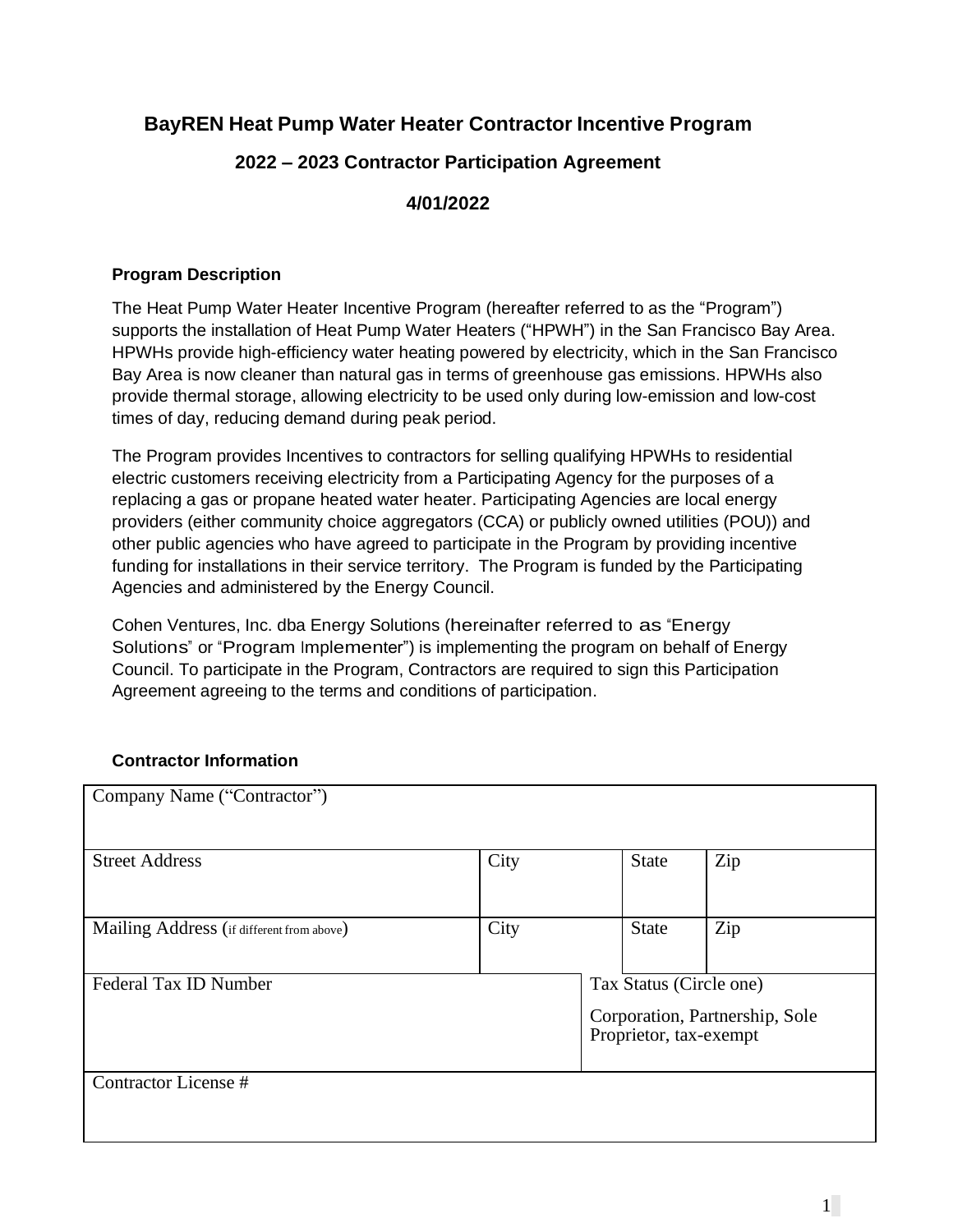| <b>Primary Management Contact</b>   | <b>Phone Number</b> | <b>Email Address</b> |
|-------------------------------------|---------------------|----------------------|
| <b>Secondary Management Contact</b> | <b>Phone Number</b> | <b>Email Address</b> |
| <b>Incentive Data Entry Contact</b> | <b>Phone Number</b> | <b>Email Address</b> |
| Payee Name                          |                     | Payee Title          |
| <b>Check Mailing Address</b>        |                     |                      |

# **Program Term**

This Agreement is effective upon the date it is executed by Contractor and will continue until March 31, 2023 ("Program End Date') unless earlier terminated in accordance with the provisions in this Agreement. The Program or this Agreement may be modified or terminated by Energy Solutions or Energy Council at any time without notice. Termination of this Agreement or expiration of this Agreement shall not relieve Contractor of any warranties or other obligations expressed herein which by their terms are intended to extend beyond termination

# **Program Services/Incentives**

The Program provides the following support services and incentives to participating contractors:

- **1. Technical & Program Support.** During regular business hours (holidays excluded), Energy Solutions shall make its personnel available to answer questions via telephone.
- **2. Training.** The Program offers training for the Contractor's technicians, sales, operations staff and Contractor subcontractors. All training sessions are free of charge and conducted during regular business hours (holidays excluded), unless otherwise agreed by the Parties. In order to be eligible to apply for a Program incentive, Contractor's staff who will be working with the Program will be required to attend designated Program specific trainings. Details about Program training are included in Appendix A, **Procedures**.
- **3. Program Incentives.** The Program offers an incentive of \$1,000 per installed HPWH that replaced an existing gas or propane water heater subject to the terms and conditions in this Agreement. All incentives paid under this Program are available on a first-come, first-served basis until allocated funds are depleted. Energy Solutions on behalf of the Program shall disburse incentives for installations satisfying all Program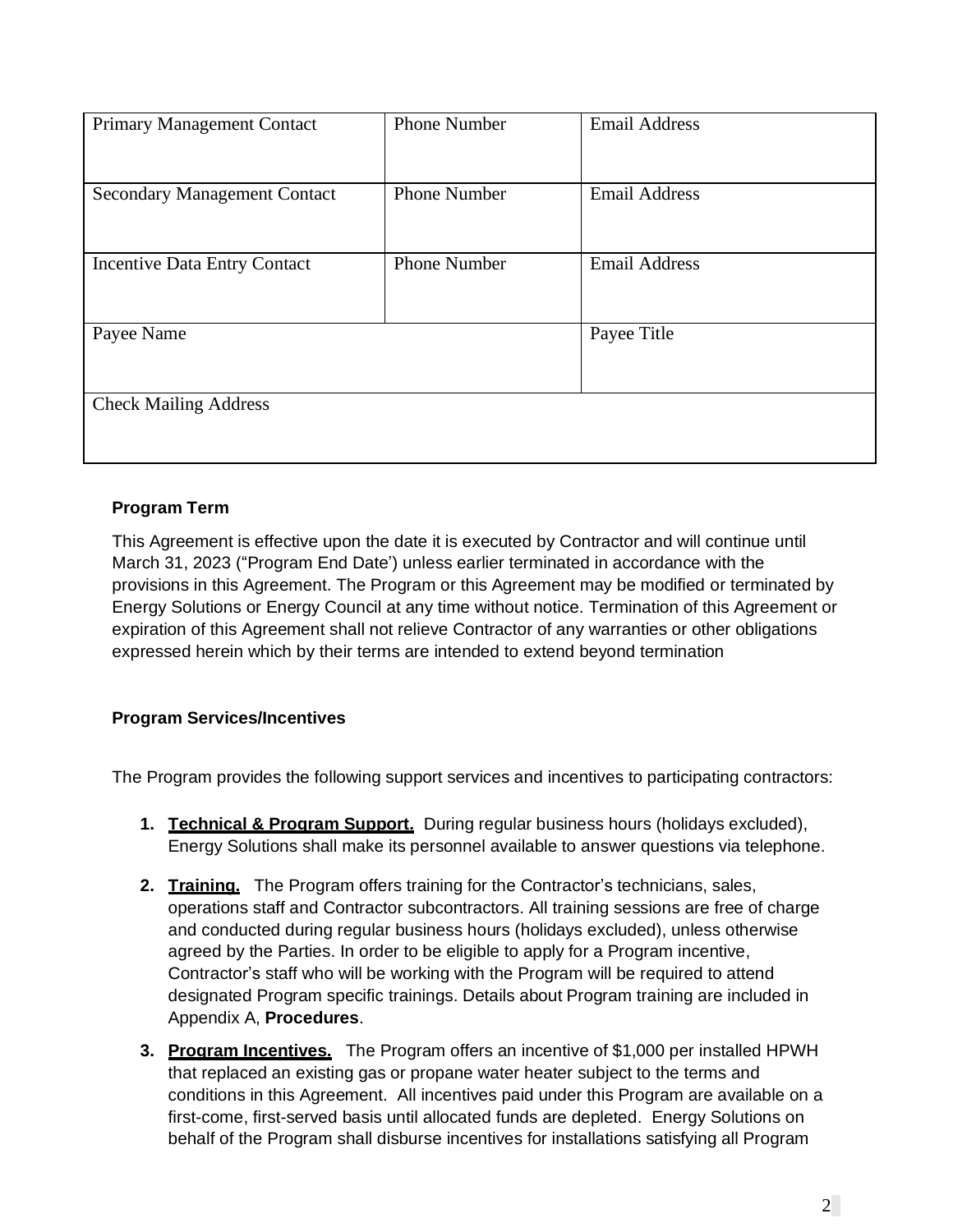requirements. The "**Procedures"** specifying the requirements that must be satisfied to receive incentive payments are outlined in Appendix A, which is incorporated into this Agreement by reference. All incentives are subject to approval by Energy Solutions and may be denied for any reason.

# **Definitions**

When used in this Agreement, the following terms, with initial capitalization, have the meanings specified below:

**"Participating Agency"** means local energy providers (either community choice aggregators (CCA) or publicly owned utilities (POU)) and other public agencies who have agreed to participate in the Program by providing incentive funding for installations in their service territory. The current list of Participating Agencies is displayed in Appendix B, which is incorporated into this Agreement by reference.

**"Qualifying Customer"** means eligible residential customers that receive electricity from a Participating Agency.

**"Incentive"** or **"Incentive Payment"** is \$1,000 that complies with the criteria below.

**"AHRI"** means the Air-conditioning, Heating, and Refrigeration Institute.

**"Qualifying Contractor"** means an entity that installs Qualifying Equipment for Qualifying Customer. Contractors must meet the following requirements to be considered a Qualifying Contractor:

- 1. Hold an active General B, C-20, or C-36 license (or any combination thereof); and
- 2. Have no unresolved claims with the Better Business Bureau (BBB).

"**Qualifying Equipment**" means a HPWH that meets the following criteria:

- Storage Heat Pump Water Heater
- UEF of 3.1 or greater
- Grid-connection capability

For the purposes of this Program, grid-connection capability means the HPWH has the ability to be controlled remotely via a CTA-2045 connection. The HPWH does not need to be actively communicating with the internet at the time of installation to be eligible for an incentive. Refer to the Qualified Products List for a full list of Qualifying Equipment. The Qualified Products List is a list that is maintained by Energy Solutions and is available on the website. It is subject to change due to periodic updates.

"**Qualifying Facility**" means the residence where the Qualifying Equipment is being installed.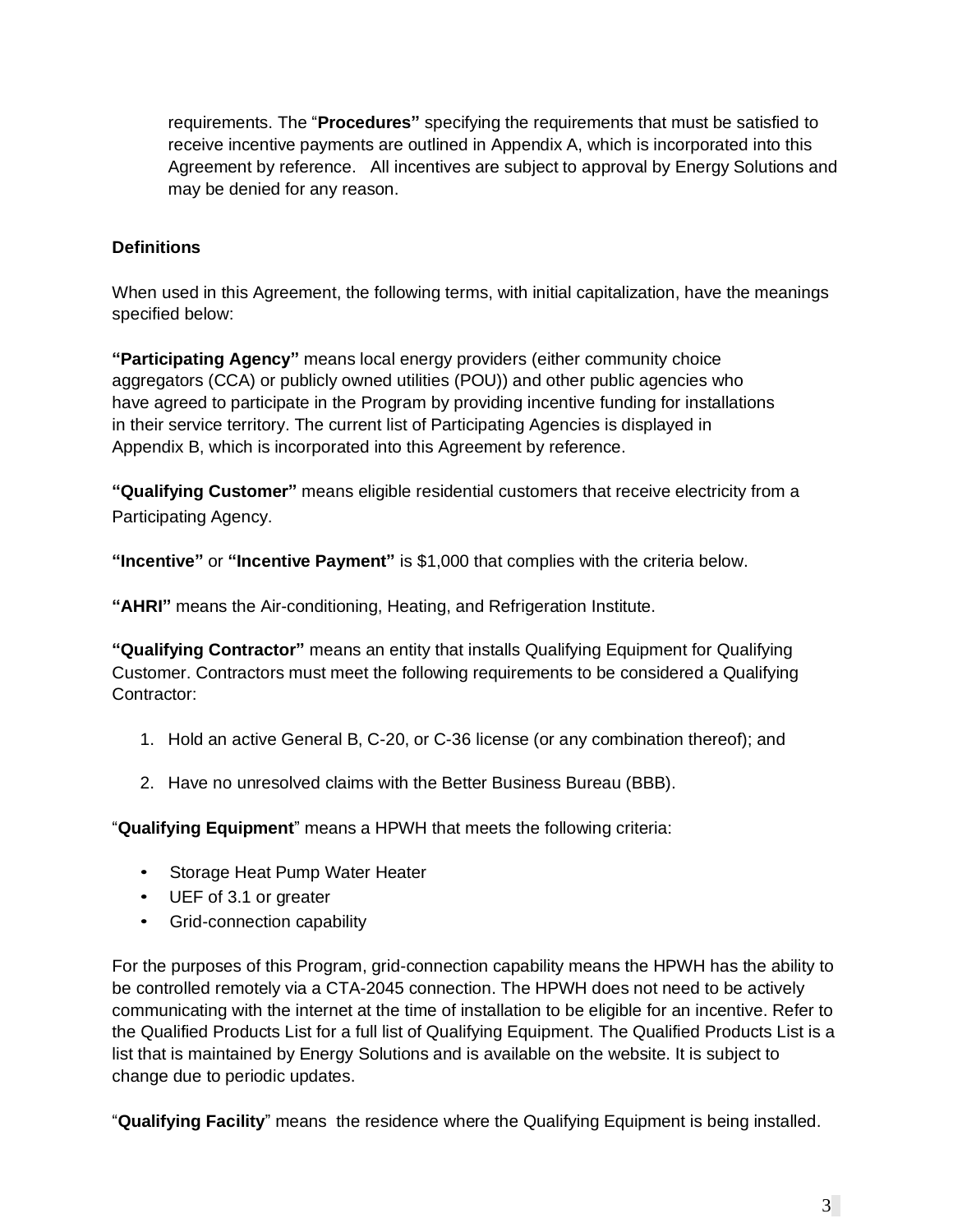**"Open Permit"** means permit that has been issued by a County or Municipal building department but has not yet been formally finalized in accordance with established guidelines, typically by means of a final inspection.

**"Permit Closure Rate"** means the rate at which permits related to submitted projects are closed within 6 projects of application submission date

#### **Terms and Conditions for Participation**

#### **Subcontracting**

Contractor may use subcontractors to install Qualifying Equipment, provided the Contractor takes full responsibility for the service provided by their subcontractor. Contractor represents and warrants to Energy Solutions and Energy Council that subcontractors will perform their services in a professional manner and with the degree of skill and care that is consistent with current, good, and sound professional procedures and practices.

#### Qualifying Customers

A Qualifying Customer receives electricity from one of the Participating Agencies. It is the Qualifying Contractor's responsibility to supply customer information in the online Application, including the correct customer name, street address of the residence where the equipment is installed, equipment sales date, and to identify a customer's residence as a Qualifying Customer. Incorrect or insufficient information may result in rejection of the Incentive for the equipment installed for that customer.

Installations at multi-family residences are eligible assuming each installed HPWH serves an individual residential unit. Contractor must receive permission from Energy Solutions prior to applying for incentives for more than five (5) installations at an individual multi-family facility.

#### Program Incentives and Qualifying Equipment

The Program offers an incentive of \$1,000 per installed HPWH that replaced an existing gas or propane water heater and that meets the minimum performance and characteristic thresholds specified for Qualifying Equipment. A HPWH installed to replace an existing electric water heater is not eligible for incentives. Incentives shall only be paid after Energy Solutions confirms the application contains all the necessary information outlined in the Procedures.

#### Changes to Program

Energy Council may, in its sole discretion, make changes to the Program at any time, including, without limitation, modifying incentive amounts, and adding or removing Qualifying Equipment from the Program. The date of such change(s) will take effect on the earlier of (a) the date the change is posted on the Program website, or (b) the date the Contractor receives written notice of such change and will apply to any installations completed on or after the date the change takes effect regardless of date the incentive is applied for.

#### Insurance Requirement

Contractor and any party engaged by Contractor shall carry and maintain throughout the Program Term, insurance meeting at least the minimum coverage amounts set forth below. All policies shall be written only by insurers admitted to do business in the state of California and having a rating of at least "A" and a financial rating of at least "VIII" on the most current edition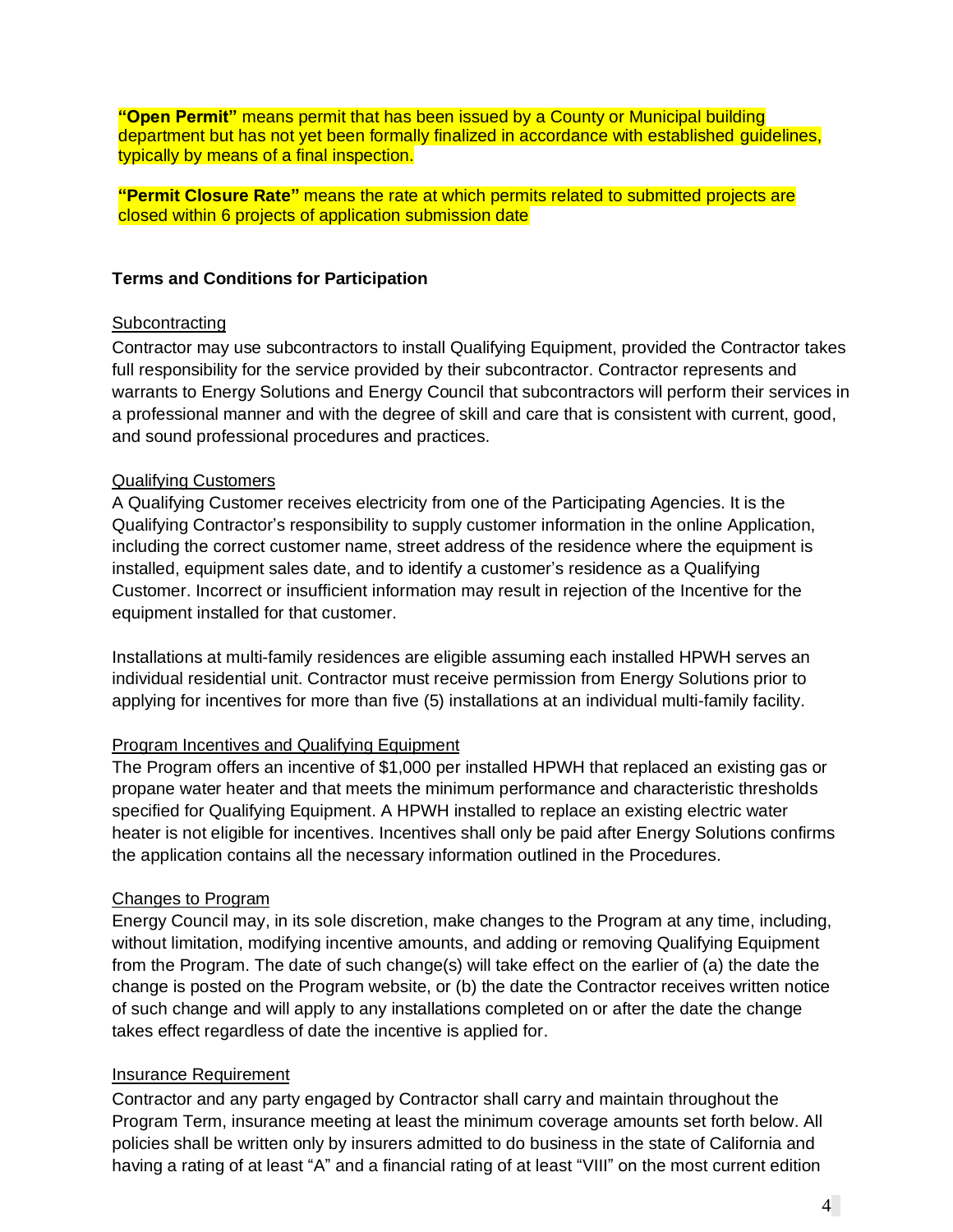of Best's Key Rating Guide or comparable rating by another generally recognized rating agency. Energy Solutions shall be given no less than thirty days advance written notice of cancellation or material change in coverage. Contractor shall send certificates of insurance to Energy Solutions upon completion of this Agreement and prior to submitting an Application for any incentive, unless otherwise specified.

# Insurance Minimum Coverage Amounts

Contractor shall obtain, and maintain the following:

- a. Commercial general liability insurance with coverage of at least \$1,000,000 per event of bodily injury, property damage or personal injury or death.
- b. Worker's compensation and employers' liability insurance with coverage in accordance with statutory minimums, but no less than \$1,000,000 per event of injury or death each accident.
- c. Automotive liability insurance with coverage of at least \$300,000 per event of bodily injury or property damage.

If any policy of insurance required under any provision of this agreement is subject to a general aggregate limit, then such aggregate limit shall be at least twice the event itself.

# Contractor as Service Provider

Contractor specifically agrees and acknowledges that neither the Program, Energy Council, Participating Agencies, nor Energy Solutions is in the business of installing HPWH systems or servicing such systems. In performing any Program service, Contractor shall represent to its Customers that such services are provided by Contractor alone, and not by any of the aforementioned entities.

#### Waiver of Damages

Contractor acknowledges and agrees that although Energy Solutions is receiving funds from Energy Council and Participating Agencies to pay Incentives, neither Energy Council, Participating Agencies, nor Energy Solutions are liable to Contractor for any losses or damages, including incidental or consequential damages, arising from this Agreement. Furthermore, neither Energy Council, Participating Agencies, nor Energy Solutions makes any representation or warranty, or assumes any liability with respect to quality, safety, performance, or other aspect of any design, system or appliance for which an incentive payment was received pursuant to this Agreement, and expressly disclaim any such representation, warranty or liability.

#### Indemnity

To the fullest extent permitted by law, Contractor shall indemnify, defend (with counsel agreed to by Energy Council), and hold harmless, jointly and severally, the Energy Council, the Participating Agencies, Energy Solutions, and their officers, officials, agents, employees, and volunteers (collectively and/or individually "Agency") from and against any and all liability, claims, suits, actions, arbitration proceedings, administrative proceedings, regulatory proceedings, losses, expenses or costs (including, without limitation, costs and fees of litigation) of any kind whatsoever without restriction or limitation, incurred in relation to, as a consequence of or arising out of or in any way attributable actually, allegedly or impliedly, in whole or in part, to the performance of this agreement or any of its officers, employees, servants, agents, or subcontractors, or the failure of the same to comply with any of the obligations contained in this agreement, except such loss or damage which was caused by the sole negligence or sole willful misconduct of the Energy Council or the Participating Agencies or Energy Solutions. The duty to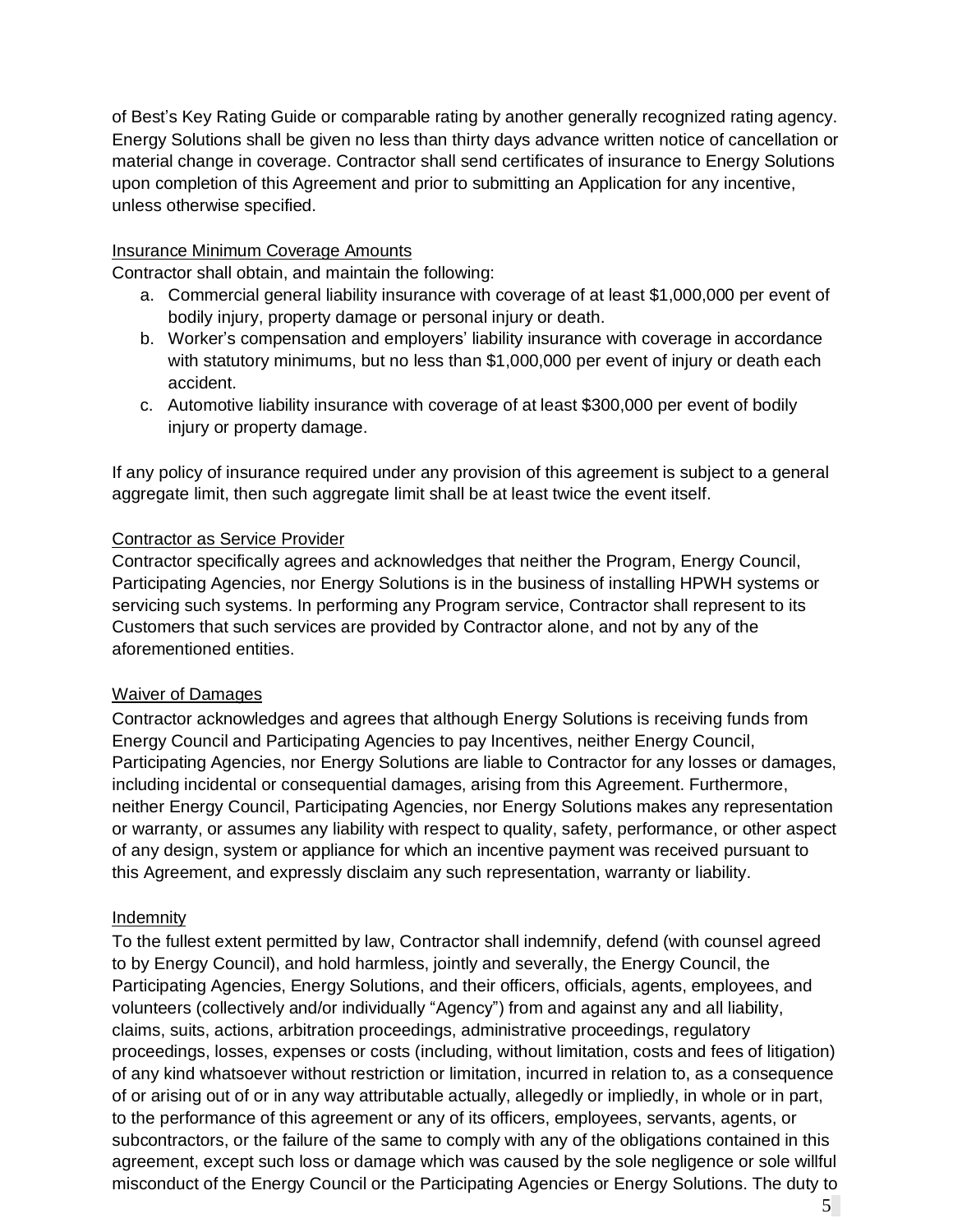defend applies immediately, whether or not liability is established. An allegation or determination that persons other than Contractor are responsible for the claim does not relieve Contractor from its separate and distinct obligation to defend as stated herein.

### Preservation of Records

Contractor shall preserve all records of sales of equipment for which an incentive was received under this Program for a period of seven years after termination of this Agreement. Energy Council's authorized representatives shall have the right to inspect and to reproduce any such accounts and records related to equipment purchase, sales, rebates processed, or the incentives received in connection with the Program. All financial statements, reports, records and other documents provided by Contractor shall properly reflect the true facts about all activities and transactions for which the Contractor issued a point-of-sale rebate and received an incentive as a Qualifying Contractor.

# Refunds and Adjustments

The payment of Incentives are dependent upon the Application being approved and verified by Energy Solutions. Details of the Program verification steps are outlined in Appendix A, **Procedures**. Energy Solutions and Energy Council are entitled to a prompt refund from Contractor of any and all incentive amounts paid to the Contractor for Qualifying Equipment should it be determined that information submitted as part of the project verification requirements is determined to be fraudulent. Any refund of incentive amounts paid to Contractor to which Energy Solutions and Energy Council becomes entitled will be deducted as an adjustment from Contractor's future incentive payments, if applicable, or through a request for immediate reimbursement by Energy Solutions. Either option is at the sole discretion of Energy Council.

#### **Warranty**

Contractor shall provide Qualifying Customers a warranty on Qualifying Equipment that is the subject of an incentive payment pursuant to this Agreement that all materials and equipment furnished are new, free from faults and defects and of good quality and further warrant against any defect in materials, manufacture, design or installation for a period of one (1) year from the date the materials are provided and/or installed, whichever is later.

#### **Termination**

Energy Solutions reserves the right to terminate this Agreement or any part of this Agreement for any reason or for no reason in its sole discretion. In the event of such termination, the Contractor shall immediately cease participation in the Program, including but not limited to any applicable use of Program materials such as announcement flyers, program website material or any other physical or digital material containing program details. Energy Solutions will not pay Contractor incentives for any Applications dated and submitted after receipt of notice of termination or for any costs incurred by the Contractor post-termination.

Energy Solutions reserves the right to terminate this Agreement for cause in the event of any default by the Contractor, or if the Contractor fails to comply with any of the terms and conditions of this Agreement. Examples of cause include, but are not limited to (a) failure to properly complete incentive forms; (b) failure to properly process incentives;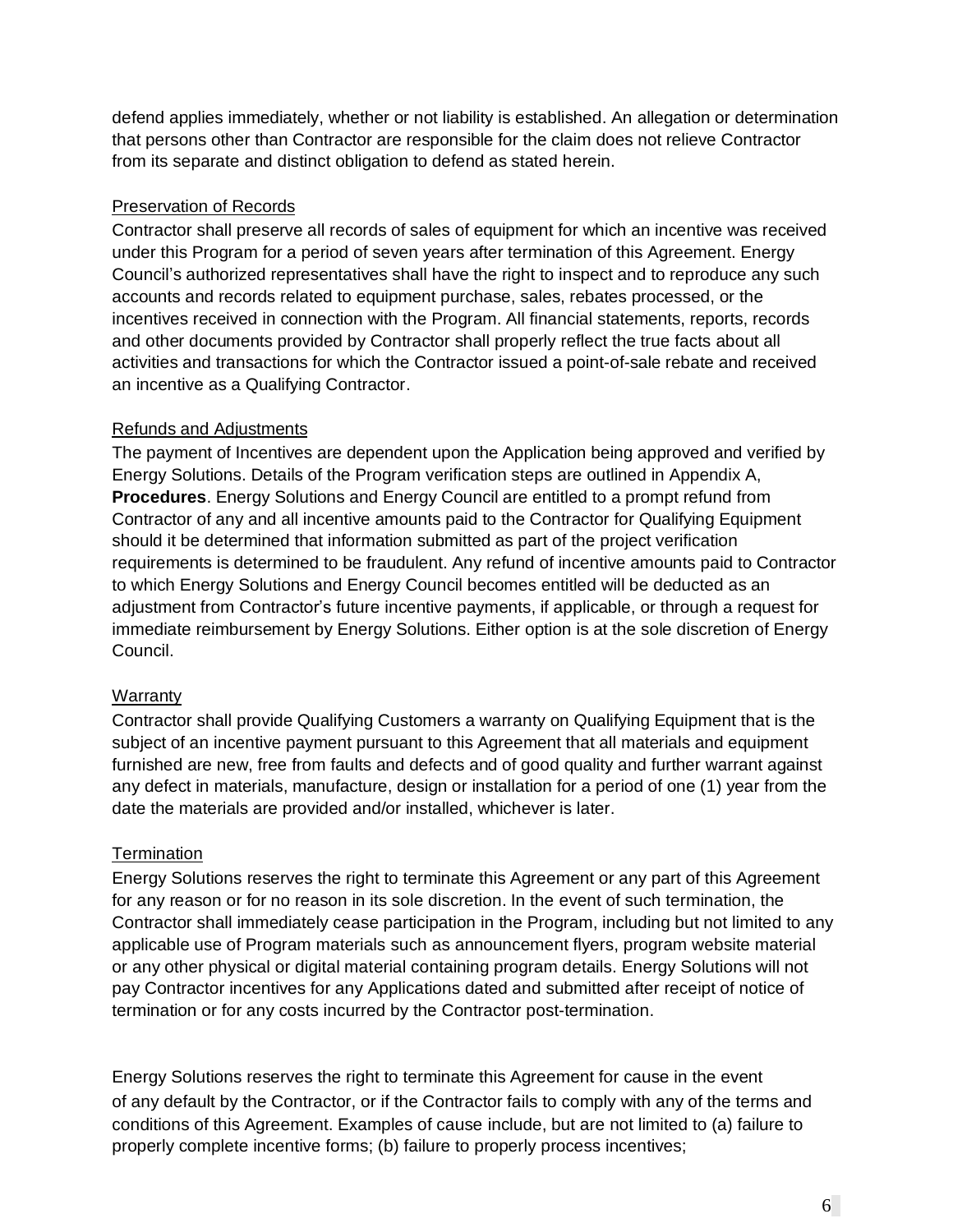(c) loss of certifications necessary for participation in the Program, insolvency; or (d) failure to provide Energy Solutions reasonable assurances of future performance. In the event of termination for cause, the Contractor shall be liable to the Program for any and all damages sustained by reason of the default, which gave rise to termination.

#### Permits

Contractor shall comply with any and all applicable laws, codes and ordinances and obtain all required licenses, finalized permits or approvals from the appropriate authorities.

# Confidential Data

Customer account numbers and customer names are considered confidential data and may not be provided via email. If any transfer of confidential data is required, Energy Solutions will setup a secure file transfer website for Contractor to use to transfer data.

#### Hazardous materials regulations

Contractor attests that they conform to industry regulations for treating hazardous or environmentally harmful materials at all times during participation in the Program and their employees are properly trained.

# Safety Regulations

Contractor attests that they conform to industry regulations for working safely at all times during participation in the Program and their employees are properly trained.

# Complaint Resolution

Contractor is responsible for maintaining quality relationships with Customers, and will not hold the Program responsible for outstanding issues with Customer as a result of their participation in the Program. Contractor shall diligently resolve any Customer complaints in a way that preserves Customer satisfaction. Failure to resolve Customer complaints may result in termination from participation in the Program.

#### Governing Law; Jurisdiction and Venue

This Agreement will be interpreted under, and any disputes arising out of this Agreement will be governed by, the laws of the State of California, without reference to its conflicts of law principles. Contractor irrevocably consents to the jurisdiction of the state and federal courts located in the State of California, USA, in connection with all actions arising out of or in connection with this Agreement, and waives any objections that venue is an inconvenient forum. Contractor further agrees that it will not initiate any action against Energy Solutions in any other jurisdiction.

# **Waiver**

Delay or failure to enforce or insist on strict compliance with any provision of this Agreement does not constitute a waiver or otherwise modify this Agreement. Waiver of any right granted under this Agreement on one occasion will not: (i) waive any other right; (ii) constitute a continuing waiver or (iii) waive that right on any other occasion.

#### **Severability**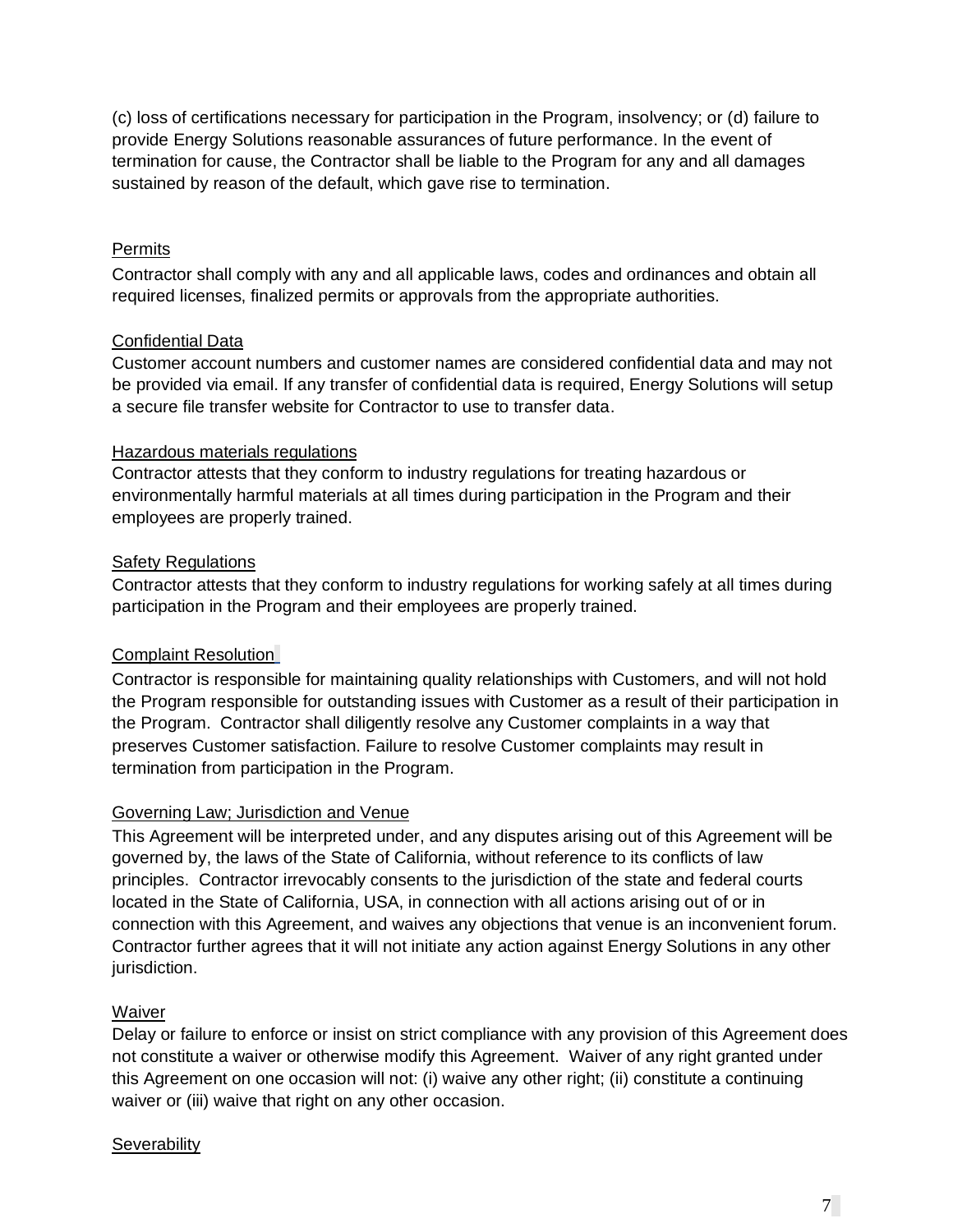If any provision of this Agreement is found to be invalid or otherwise unenforceable, that provision will be modified to the extent necessary for it to be enforceable. However, such a finding will not affect the validity of any other provision of this Agreement, and the rest of this Agreement will remain in full force and effect.

#### **Notices**

Notices under this Agreement shall be via email to Contractor's "Primary Management Contact" specified above. When receipt of an e-mail is confirmed by the recipient, it shall be deemed received. In addition, notice may be given either personally, by certified mail, return receipt requested, or by overnight express carrier. The notice shall be deemed to have been given and received on the date delivered in person or the date upon which the postal authority or overnight express carrier indicates that the mailing was delivered to the address of the receiving party. Notices to the Program shall be sent to the Program Implementer contact.

#### Taxable Income

Incentive payments may be taxable. Payments will be reported to the IRS unless Contractor is exempt. The Program will report incentive payments as income on IRS Form 1099, unless the Contractor is in an exempt based on the tax status box in the Contractor Information section above is checked. Please consult your tax advisor concerning the taxability of incentives. The Program is not responsible for any taxes that may be imposed on Contractor as a result of Contractor's receipt of incentive payment(s).

Completion Requirements, Commencement of Participation and Duration of Agreement In order for this Agreement to be accepted and considered in effect, Energy Solutions must review and verify all documentation requested on page 1 of this contract, in the section Contractor Information. Energy Solutions will notify an applicant of their approval or denial via email to the Primary Management Contact within 5 business days of submitting their completed Agreement.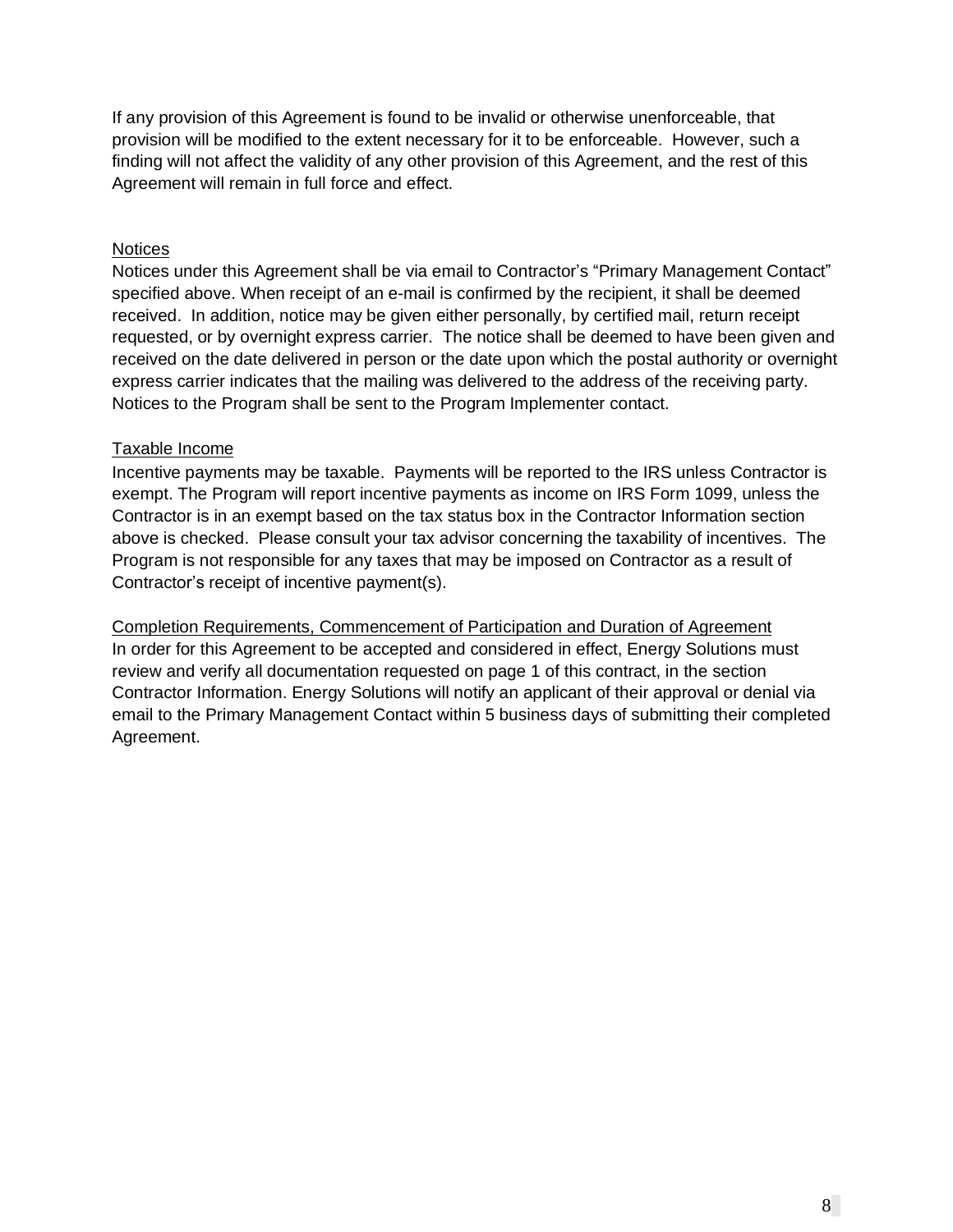By signing below, Contractor agrees to be bound by the terms and conditions of this Participation Agreement, including all associated Exhibits and Appendices, and has caused this Participant Agreement to be executed by its duly authorized representative.

| <b>Contractor Signature</b> |  |  |
|-----------------------------|--|--|
|                             |  |  |
| Title                       |  |  |
| <b>Print Name</b>           |  |  |
|                             |  |  |
| Date                        |  |  |

Completion Check-List

- 1. Fill out Page 1 in the Contractor Information section
- 2. Sign Page 9
- 3. Email completed agreement to Program Implementer listed below
- 4. Mail a physical copy of the agreement to the Program Administrator listed below

#### **Program Contact Information**

If you have question about the Program, please call the Program Implementer first, before calling the Program Administrator.

Peter Florin Energy Solutions 449  $15^{th}$  St. Oakland, CA 94612 510-482-4420 ex 227 [Pflorin@energy-solution.com](mailto:Pflorin@energy-solution.com)

#### **Program Implementer Constrainer Program Administrator**

Jennifer West **StopWaste** 1537 Webster St. Oakland, CA 94612 510-891-6555 [jwest@stopwaste.org](mailto:jwest@stopwaste.org)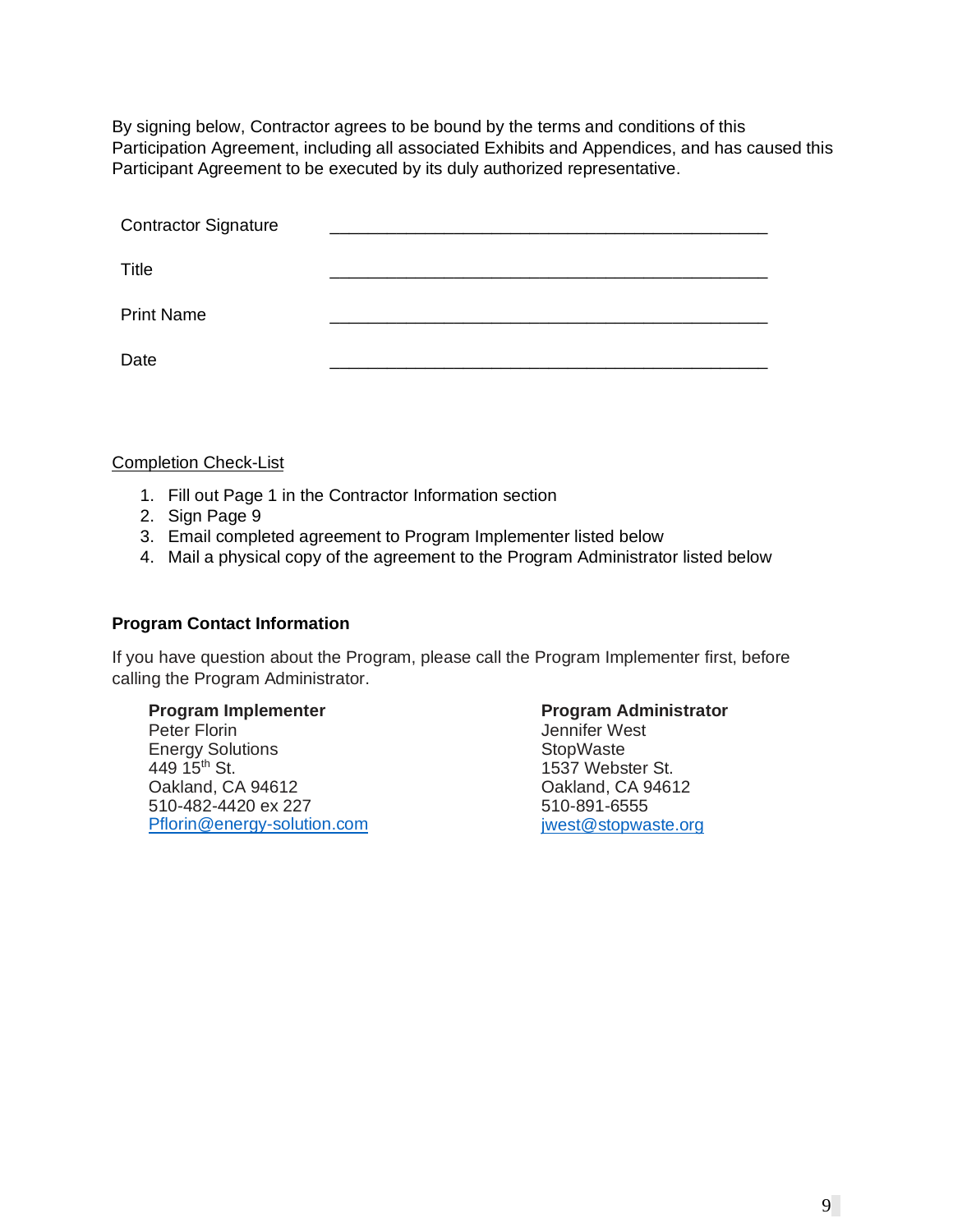# **Appendix A**

# **BayREN Heat Pump Water Heater Contractor Incentive Program Procedures**

Applications for Incentives must be submitted online. The URL for the online rebate Application is [www.bayareahpwhincentives.com.](http://www.bayareahpwhincentives.com/) All Applications must be entered and submitted on or before March 31st, 2021.

By submitting an application, you acknowledge and accept the Terms and Conditions of the Iris online incentive claim-processing platform listed on the website. When you accept the Terms and Conditions, the rebate Application becomes a legally binding contract between you and Energy Solutions. If the Program Implementer enters an Application online for you, you agree to review what was entered and confirm it is correct, and that that Application is legally binding as if you had entered it personally.

You may only enter an Application after receiving a username and password for the Program. You should change your password before submitting your first Application. You will be responsible for maintaining privacy and the privacy of your password and for each Application submitted using your password.

Failure to meet any of the requirements of these Procedures or take appropriate action to resolve a non-conforming item(s) identified will result in delays and/or loss of the incentive payment.

The following information will be required as part of a complete Application:

- 1. Customer Name
- 2. Customer Utility Account number
- 3. Customer Address
- 4. Photo of the customer utility bill showing enrollment with one of the Participating Agency
- 5. Customer email
- 6. Single Family or Multifamily property
	- a. If Single Family home: if the Customer is on a CARE rate
	- b. If Multifamily Property: if it is an affordable property
- 7. Water heater manufacturer and model
- 8. Photo of previously installed gas or propane water heater
- 9. Photo of installed HPWH
- 10. Total project cost
- 11. Project invoice number
- 12. Installation date

13. Permit Number, *including copy of permit showing final Building Official approval (does not* apply to projects completed in EBCE and MCE territory)

14. Photo of completed permit application (does not apply to projects completed in EBCE and MCE territory)

- 15. Whether or not a thermostatic mixing valve was included in the install
- 16. Grid-connectivity infrastructure installed, if any (i.e. CTA-2045 adaptor + communicating device)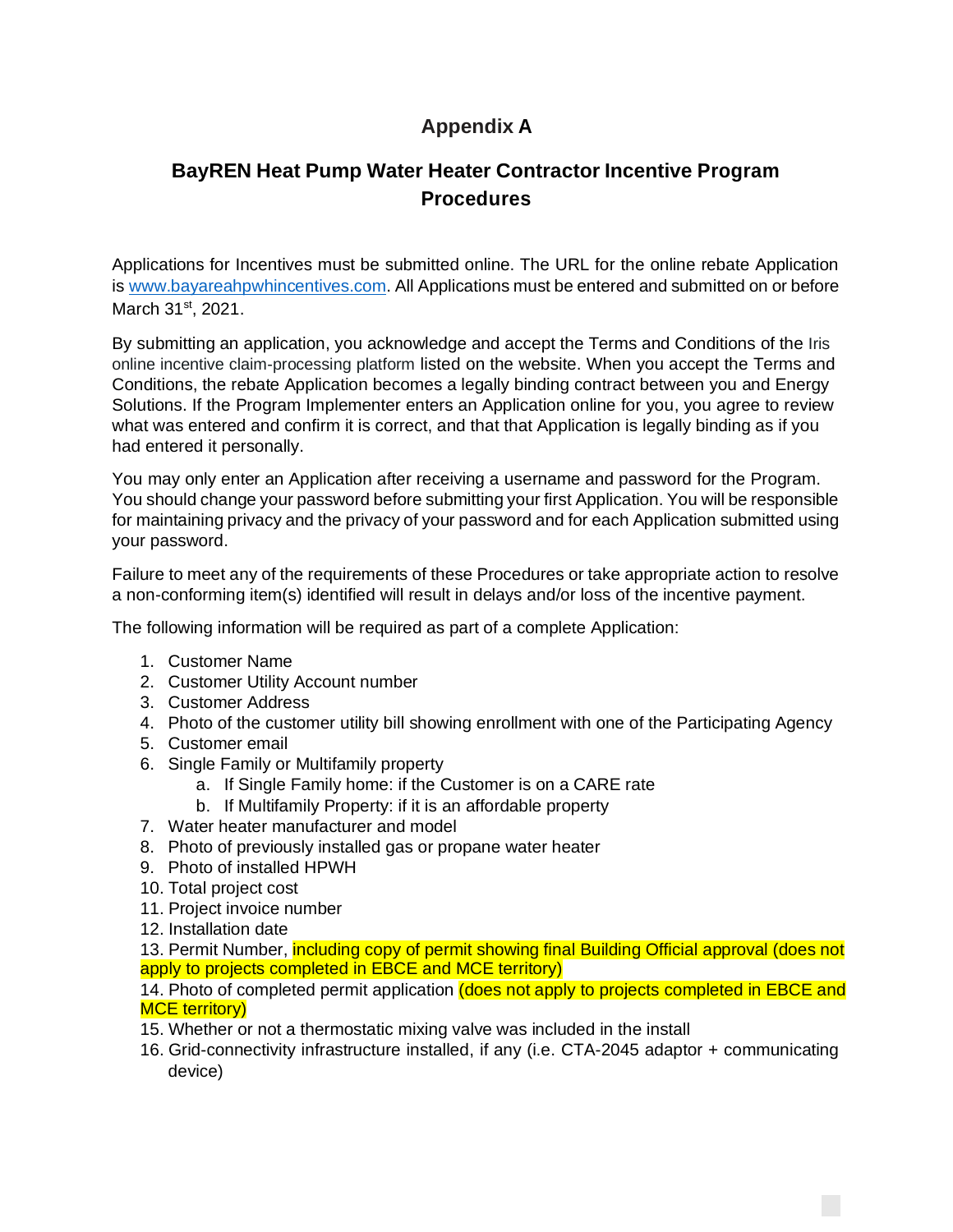Contractor is responsible for supplying accurate customer information when submitting applications or having applications submitted on your behalf by the Program Implementer.

# **Verification**

The following requirements will need be verified as part of an Application review and approval process:

- 1. The equipment was installed for a Qualifying Customer
- 2. The equipment installed is Qualifying Equipment
- 3. The equipment replaced an existing natural gas or propane water heater
- 4. The Qualifying Equipment is installed in good working order

The sections below detail how each of the above requirements are verified:

The Program requires that the Qualifying Equipment is installed for a Qualifying Customer only and that the Qualifying Equipment is installed in place of an existing natural gas or propane water heater. The Program requires that the Qualifying Equipment is installed in working order. The Program requires the Application to contain information that allows for the Program team to verify that these requirements are met.

The Customer Utility Account number and a photo of the customer utility bill showing enrollment with one of the Participating Agencies will verify that the equipment was installed for a Qualifying Customer.

The Contractor will review the Qualified Products List and will have to choose from among the Qualifying Equipment on the list to submit as part of an Application. Any product listed on the Qualified Product List is considered a Qualifying Equipment. If the Contractor submits an Application for a model not listed on the Qualified Product List, it is the responsibility of the Contractor to provide technical documents clearly showing that the equipment meets the specifications outlined in the definition of Qualifying Equipment; the final determination will be made by Energy Solutions in its sole discretion.

The Contractor will have to provide pictures of the equipment on site prior to the retrofit clearly showing the previously installed equipment manufacturer, model number and any other components that would show the pre-existing fuel type such as existing gas hookup. The Program Team will review the photos to verify that Qualifying Equipment was installed to replace an existing natural gas or propane water heater. If the model number on the preinstalled equipment is not legible, the Contractor will take effort in good faith to capture photos needed to verify the fuel type of the previously installed equipment.

The Program will confirm that the Qualifying Equipment installed matches what was submitted on the Application via two methods: by reviewing the photos of the installed equipment provided by the Contractor, which will be required to clearly show the equipment nameplate. Permits with final approval will also be provided as evidence that the equipment installed is in good working order.

If all the requirements listed above are verified, the Application will be approved and the Incentive payment will be provided to the Contractor assuming availability of funds.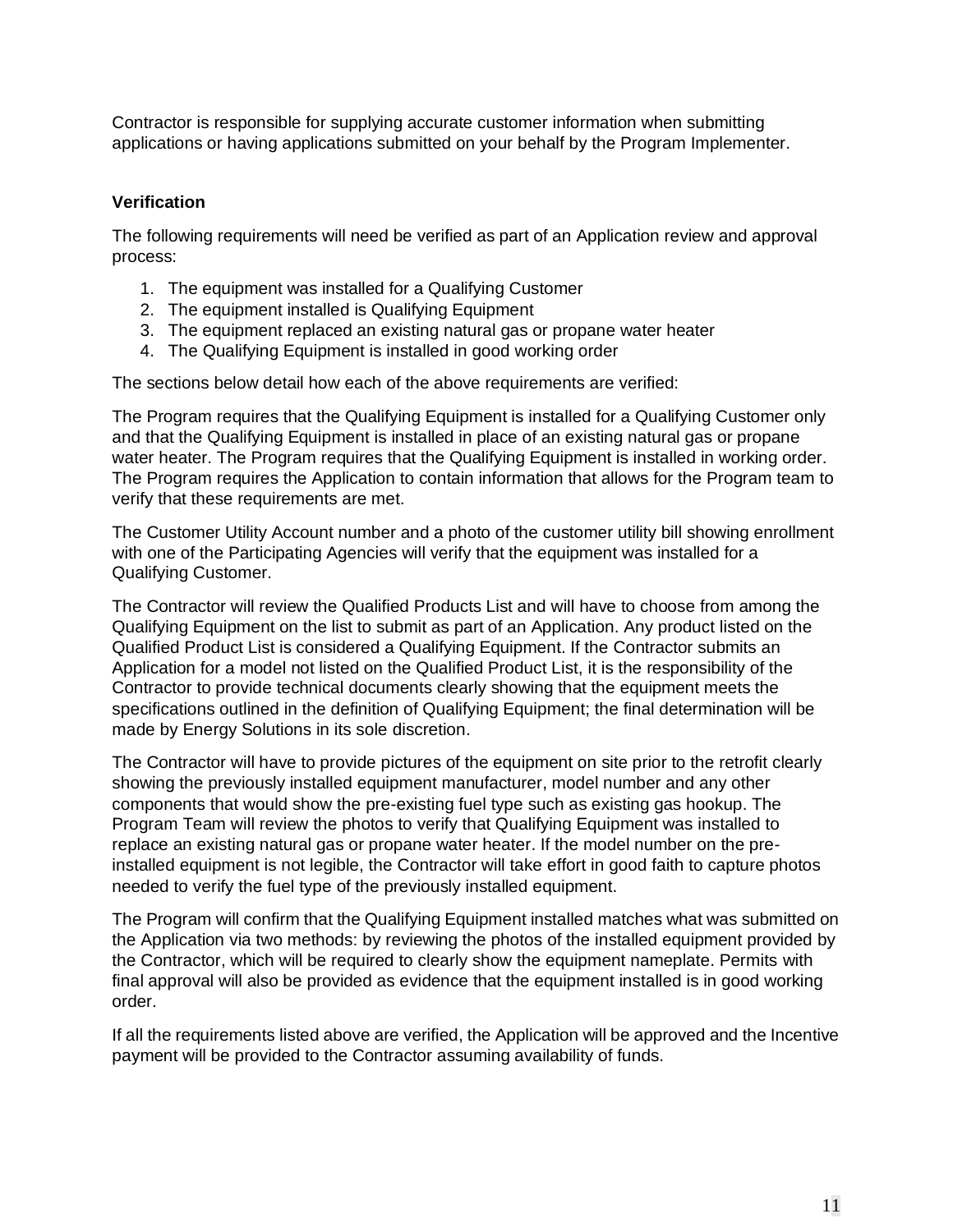In any cases where the provided information does not adequately allow for the Program to verify that any of the requirements are met, it will be the responsibility of the Contractor to provide additional evidence.

### **Permit Policy**

The Program has adopted two permit policies, one that applies to projects completed for MCE and EBCE customers, and a separate policy applied to projects completed for SVP customers.

The following procedure applies for projects completed for **MCE and EBCE** customers:

As a part of the application process, contractors are required to submit valid permit numbers. In order to validate the permit status, the application processing team will review the permit in the city/county permit database monthly. Any permits listed with an "Open" status in the permit database will be placed on a list of "Open Permits," but will not delay incentive payments. Permits listed on the "Open Permits" list will be re-checked monthly. Permits that remain open for over six (6) months will be counted as "Unclosed" and will negatively impact a contractor's "Permit Closure Rate".

To remain in good standing, a contractor must maintain a Permit Closure Rate of above 75%.

If a contractor's Permit Closure Rate falls below 75%, the contractor will be notified and all subsequent payments will be paused until each of the outstanding pending permits have been inspected and closed. All new applications submitted during this time will require proof of permit closure. Once the contractors Permit Closure Rate returns to over 75%, any paused applications will be released and new applications will no longer require

Energy Solutions will provide a monthly report showing the status of all open permits, including the number of months before they are considered unclosed.

#### **Exceptions**

proof of closure.

A participating contractor's first submission starting from the time this policy goes into effect will not count against their unclosed permit count.

All projects completed for SVP customers will require proof of permit closure prior to incentive payment.

#### **Program Provided Training**

The Program will provide both Program-specific and equipment-specific training free of charge as part of the Contractor's participation in the program. The Program-specific training will include:

- Program background and overview of goals
- What constitutes a valid project
- How to submit an Application through the Online system
- How to track the status of existing Applications
- Question and Answers

Participation in one of the Program-specific training sessions, either in group or individual setting, will be required before a Contractor can submit their first Application.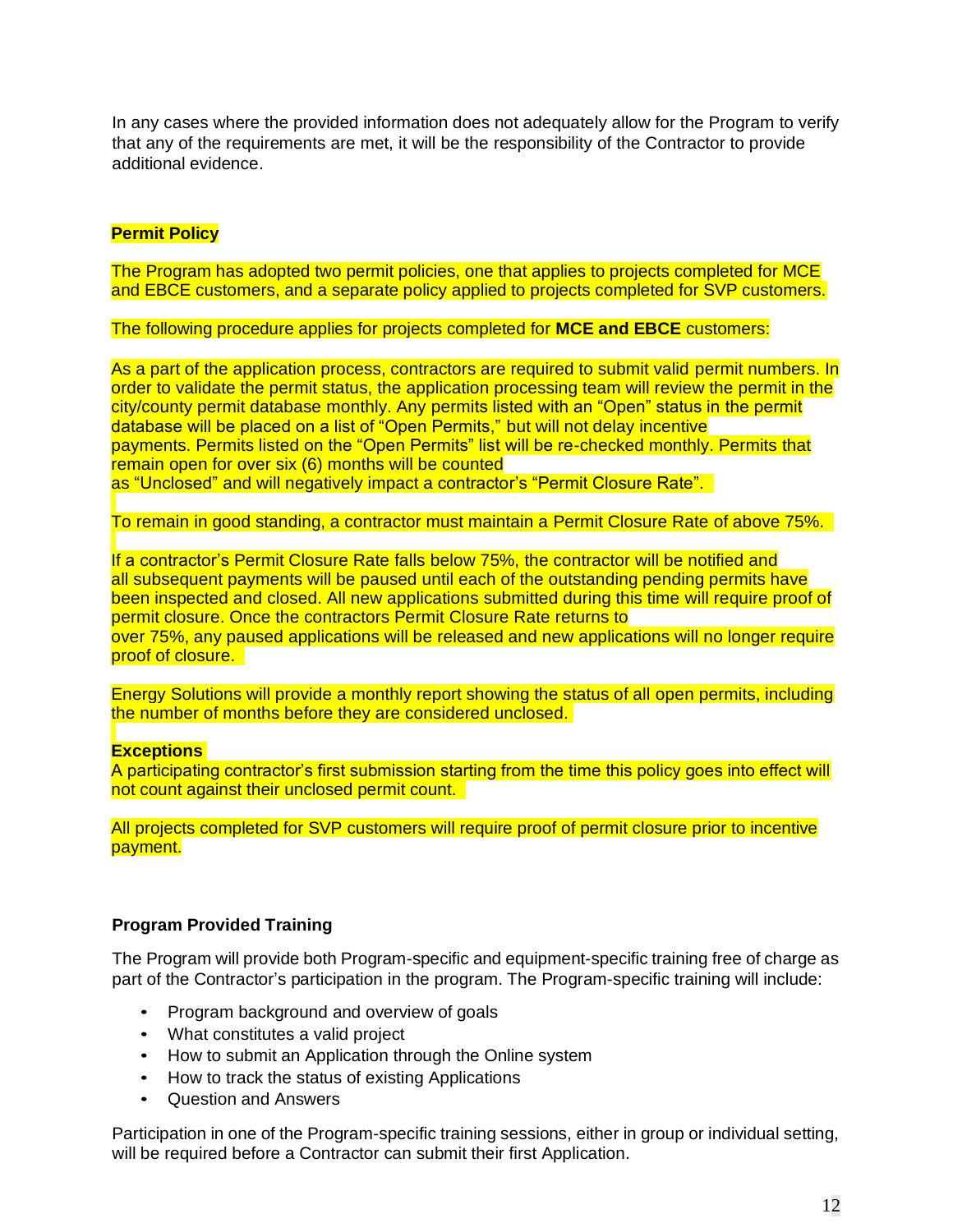The Program will also coordinate with equipment manufacturers and/or distributors to provide technical training for the participating Contractors. The Program topics will be decided in collaboration with the manufacturers and distributors and may include topics such as (but not limited to) how to properly size the equipment and how to sell the equipment.

# **Good Faith Statement**

Contractor warrants all incentive application information is submitted in good faith as true and correct and all the Qualifying Equipment listed in each incentive application is new and was sold to a Qualifying Customer who installed the Qualifying Equipment at a Qualifying Facility. Contractor will take appropriate internal administrative steps to avoid duplicate entries of Incentive applications that may be created due to Contractor's current paperwork processes, personal organization of assigned administrative support, and potentially fraudulent activity.